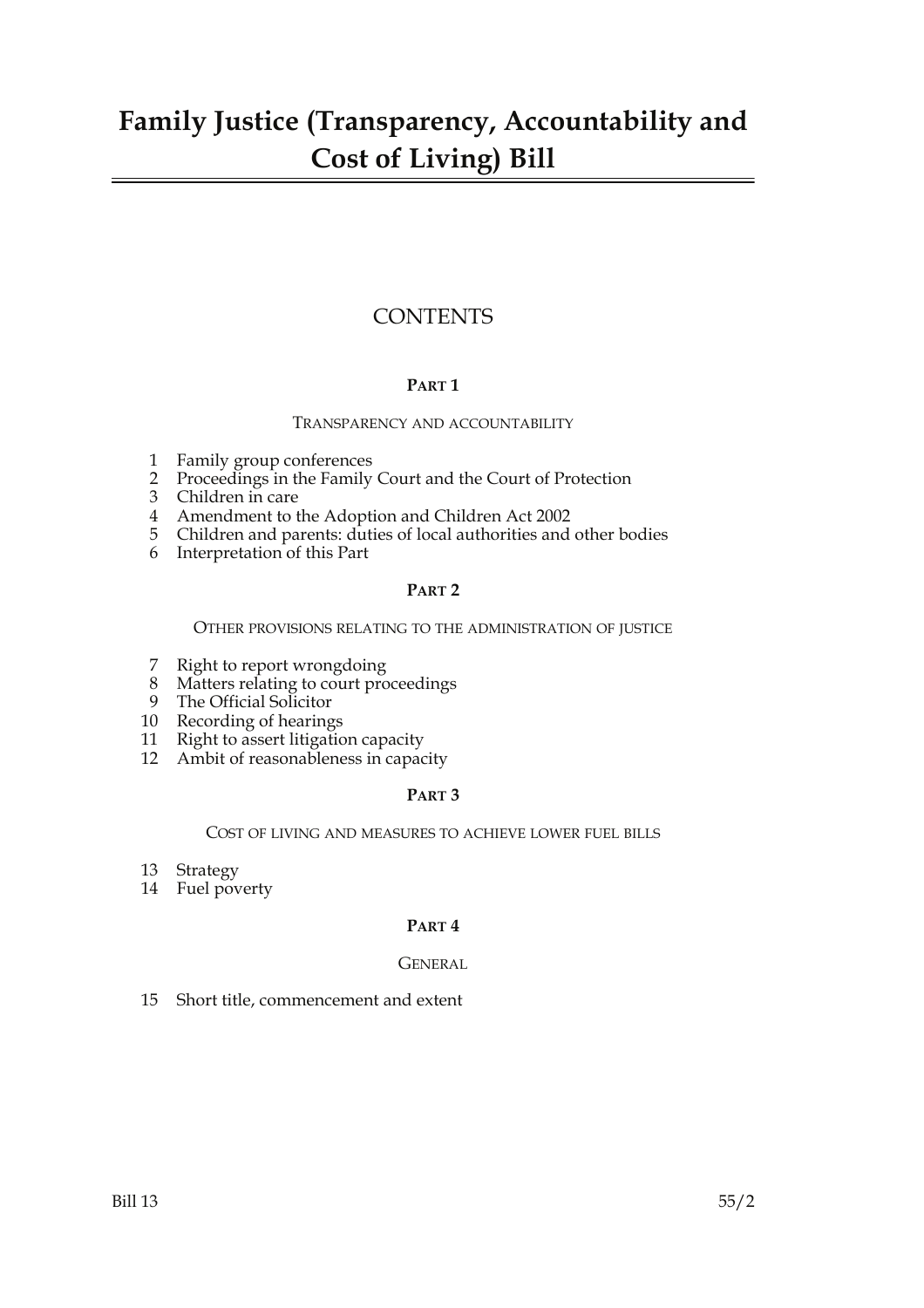# A **BILL** TO

Make provision regarding arrangements for children involved in court cases; to make provision about the transparency, administration and accountability of courts and case conferences; to require the promotion of measures to assist families and such other persons as may be specified to reduce the cost of living through lower fuel bills; and for connected purposes.

E IT ENACTED by the Queen's most Excellent Majesty, by and with the advice and consent of the Lords Spiritual and Temporal, and Commons, in this present **B** E IT ENACTED by the Queen's most Excellent Majesty, by and with consent of the Lords Spiritual and Temporal, and Commons, Parliament assembled, and by the authority of the same, as follows:  $-$ 

### **PART 1**

### TRANSPARENCY AND ACCOUNTABILITY

## **1 Family group conferences**

- (1) Where a Children's Services Authority is considering care proceedings relating to any child that in its opinion is at risk, or is about to become "looked after" it must designate a person ("the referrer"), subject to the provisos specified in subsection (6), to offer the family a family group conference.
- (2) A family that has accepted an offer pursuant to subsection (1) shall have 6 weeks to propose a Family Plan.
- (3) The Family Plan shall be agreed in principle and implemented by the referrer unless in his opinion it would put the child at risk of significant harm, in which case the referrer shall state why he has reached that opinion and try to reach agreement with the family on an alternative plan. *10*
- (4) Any child or his family may appeal within 3 months against any decision made by a referrer pursuant to subsection (3) to the relevant scrutiny or appeal committee of the Children's Services Authority.
- (5) Any child or parents or other relatives of the child attending a Family Group Conference must be given in advance a publication explaining the childcare system and how it may affect them in the future and referred to an independent advice and advocacy organisation.

1

*5*

*15*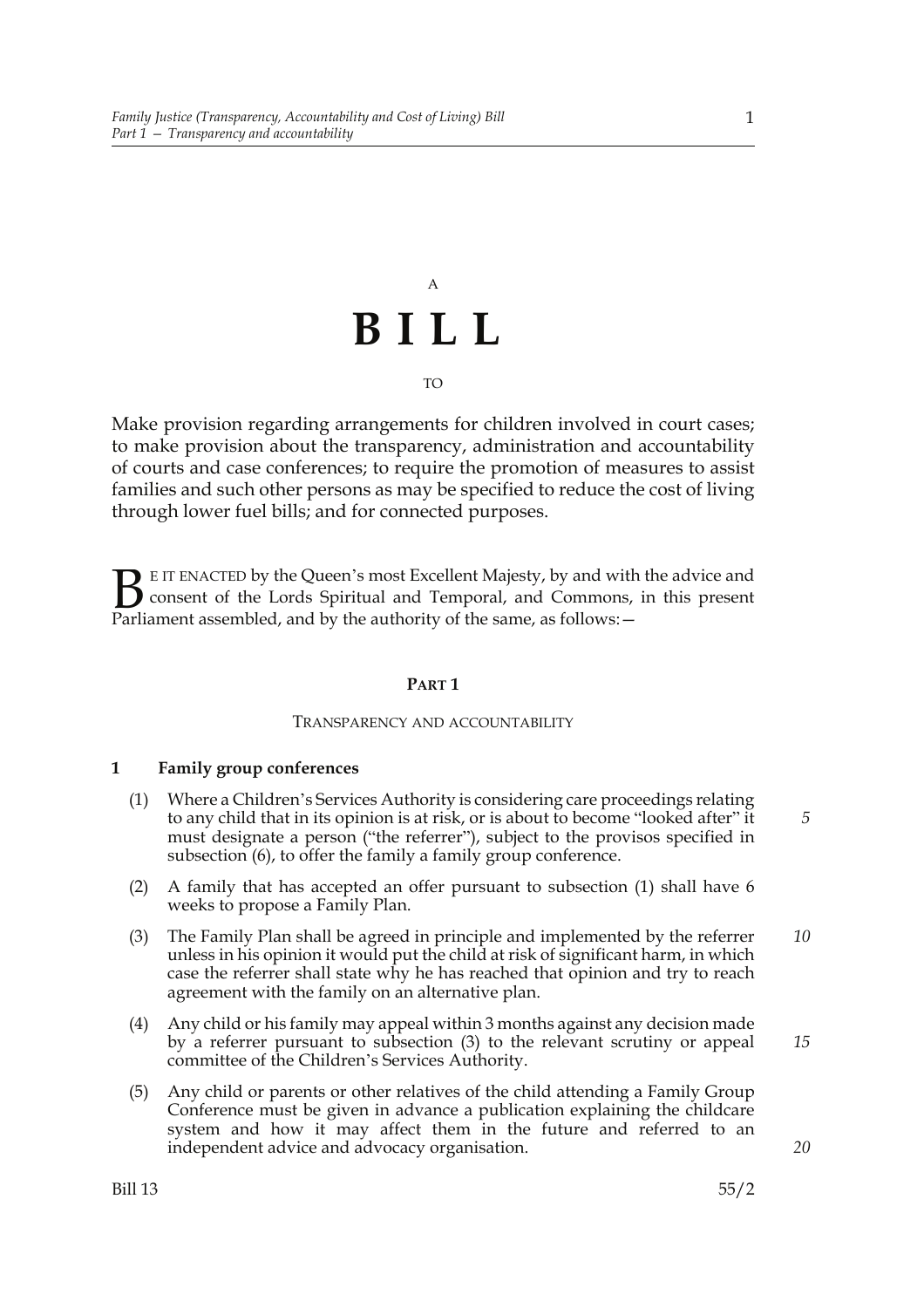- (6) The provisos to which subsection (1) refers are  $-$ 
	- (a) that this section shall not apply in the event of emergency action being required to protect a child; and
	- (b) that there shall be no obligation to invite a member of the child's wider family who—
		- (i) in the event of a complaint from another family member; and
		- (ii) in the opinion of the co-ordinator,
		- may intimidate any other person at the conference.

### **2 Proceedings in the Family Court and the Court of Protection**

- (1) Any party to proceedings in the Family Court or Court of Protection shall be permitted to have a "Friend" and a "McKenzie Friend" present and any such persons shall be subject to the same rules of confidentiality as the party to the proceedings. *10*
- (2) Any person may give information regarding any proceedings in the Family Court or the Court of Protection to any person carrying out academic research regarding such proceedings who is a member of, or operating on behalf of, an academic institution that has experience and expertise in carrying out such research provided that— *15*
	- (a) any publication of the research removes all identifying details and any other details that may identify any person; and
	- (b) it shall be a contempt of court for any person receiving or publishing information pursuant to this section to reveal the identity of any person whose details he has received.
- (3) Grandparents or siblings of parents, or adult siblings of the child concerned who are not parties to a case, shall—
	- (a) be able to participate in that part of any proceedings which involves considering whether or not children should be placed with them; and
	- (b) in the case of grandparents be permitted to participate in proceedings if they have had long term involvement with their grandchildren and have information which will be helpful to the outcome of the case provided that nothing in this Act shall prevent a judge from using his powers to try to ensure that children are able to give evidence without feeling intimidated or inhibited from so doing.
- (4) Grandparents shall be permitted to have reasonable direct and indirect contact with their grandchildren if the child so wishes without this contact being supervised unless it is not in the interest of the welfare of the child.
- (5) In Section  $22C(7)(c)$  of the Children Act 1989 the words "that it is not reasonably practicable" are hereby deleted and replaced with "it is not in the interest of the welfare of the child".

# **3 Children in care**

- (1) The Secretary of State must establish a process and procedure whereby if a child in the care of an authority has made a complaint of serious harm—
	- (a) that complaint shall be investigated and determined by an independent body; and

*5*

*20*

*25*

*30*

*35*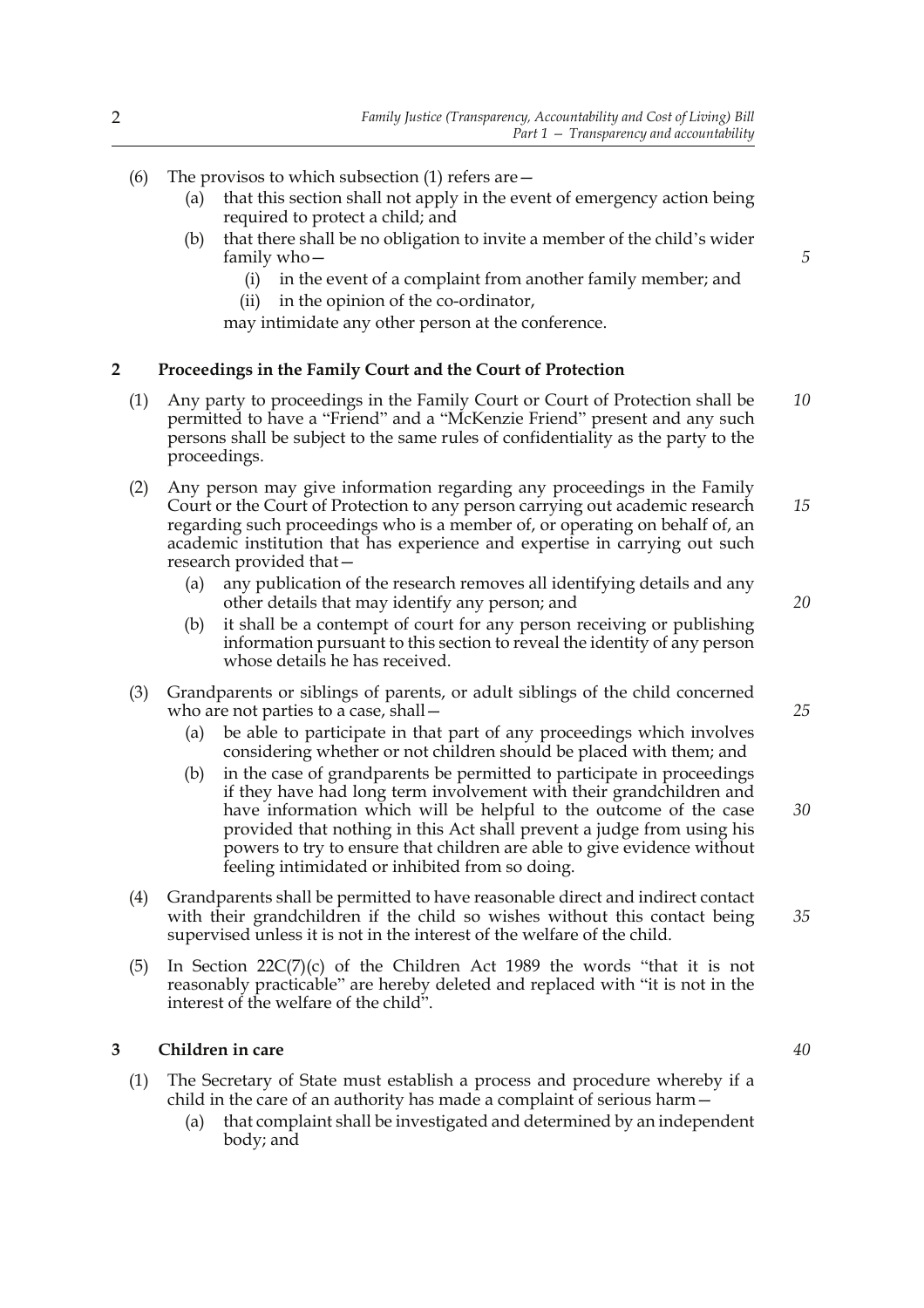- (b) a litigation friend, other than someone from an organisation that has previously employed a guardian at litem for this child in previous proceedings, shall be appointed.
- (2) Until such time as the process required pursuant to subsection (1) is established any person who has day to day contact with a child in care may apply to be the litigation friend for that child and the court must accept that application if the person applying demonstrates that there is a prima facie case that the child is suffering in the care of the authority and the attention of the court is needed and it is the wish of the child to have such person as a litigation friend.
- (3) The criminal records of any child in care shall contain only information that would have been included had that child not been in care. *10*
- (4) Being currently or having been subject to a care order at any point in childhood shall be a protected characteristic for the purposes of the Equality Act 2010.

### **4 Amendment to the Adoption and Children Act 2002**

After section 52(1) of the 2002 Act there shall be inserted—

- "(1A) Where a judge is of the opinion that parental consent may be dispensed with pursuant to subsection  $(1)(b)$  he must –
	- (a) in his judgement explain how he has considered the requirement of section 1(4) of this Act; and
	- (b) then only make an order placing a child in the care of a local authority after considering whether it is possible and in the interest of the welfare of the child to place the child with one of his relatives." *20*

#### **5 Children and parents: duties of local authorities and other bodies**

- (1) When a local authority or other body carries out any functions or makes any decisions in connection with the upbringing of a child, the child's welfare shall be the paramount consideration. *25*
- (2) In respect of subsection (1), the local authority or other body must act on the presumption that the child's welfare is best served through having access to and contact with both parents and grandparents sufficient to enable him to have a meaningful relationship with both parents and grandparents unless in the opinion of the court such contact is not in the interests of the welfare of the child and that information about the child should be provided to both parents.

### **6 Interpretation of this Part**

In this Part—

"a family group conference" means a family-led, decision-making meeting, convened by an independent co-ordinator, who is a person with at least three years experience in this field, in which a plan for the child is made by the family, involving the child (if old enough), the parents, and potentially extended family members and friends which addresses any concerns about the child's future safety and welfare;

"a family plan" means a plan made by a family group conference;

"a Friend" means a person who will accompany and support the party in the case;

*30*

*35*

*40*

*5*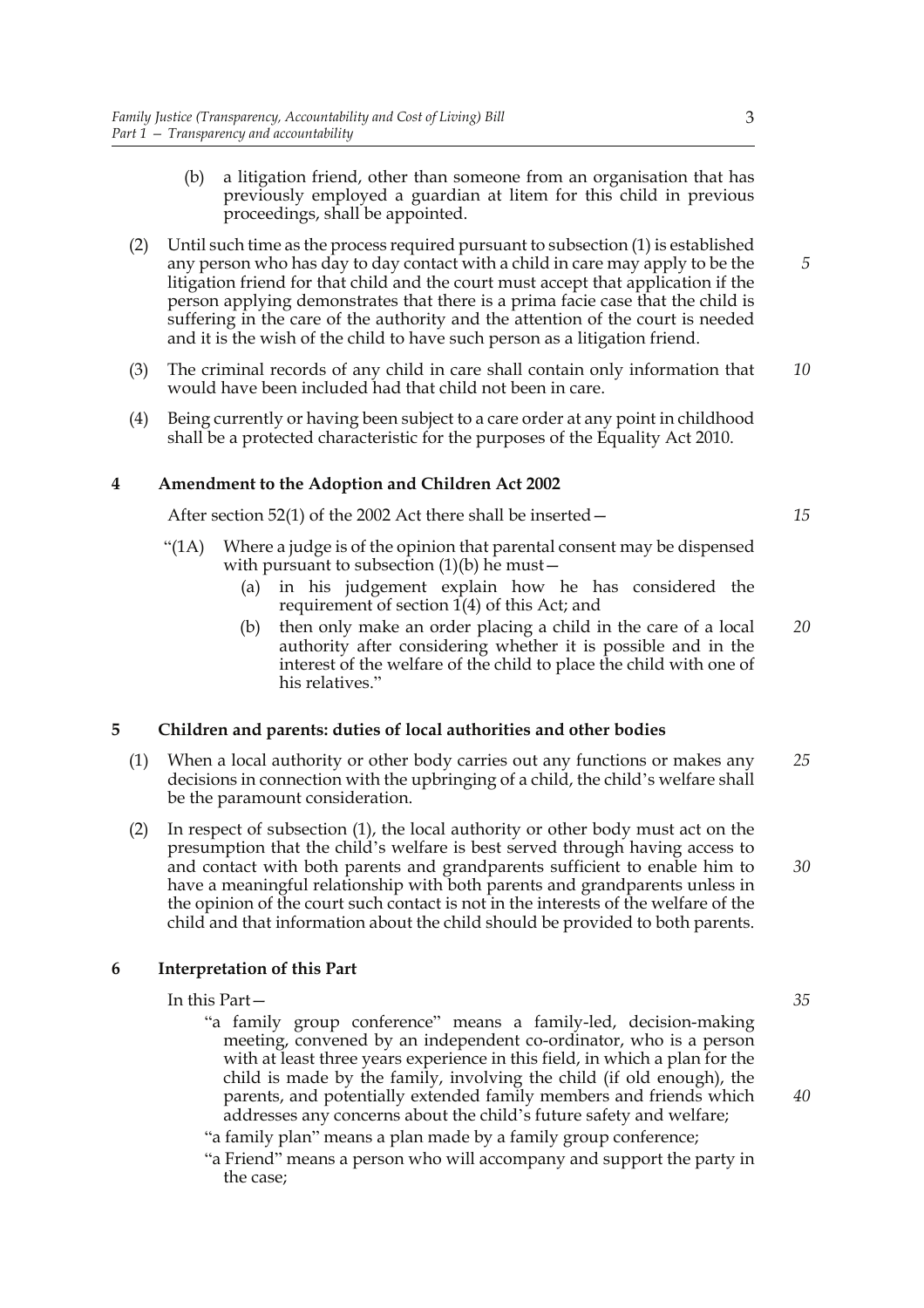"a looked after child" means a child looked after by the local authority; "a McKenzie Friend" means a person who may not be a lawyer but can advise or assist or advocate on behalf of the party in the case; "serious harm" includes psychological, emotional and physical harm.

## **PART 2**

OTHER PROVISIONS RELATING TO THE ADMINISTRATION OF JUSTICE

### **7 Right to report wrongdoing**

- (1) It shall not be contempt of court (notwithstanding any court order or statute) for any person—
	- (a) to report wrongdoing to a law enforcement agency or regulator, Member of Parliament or other elected official; and *10*
	- (b) for such a regulator, law enforcement agency, Member of Parliament or other elected official to investigate the allegation of wrongdoing.
- (2) It shall be an offence to threaten any person in order to prevent them reporting a wrongdoing pursuant to subsection (1).

#### **8 Matters relating to court proceedings**

- (1) The common law offence of scandalising the court is hereby abolished.
- (2) A list of persons imprisoned for contempt of court, the term of imprisonment and the reasons that they are imprisoned must be published by the courts on the internet.
- (3) Where any person has been granted leave to bring a judicial review the Court shall make an order restricting the costs for which the applicant may be liable unless there are compelling reasons as to why this should not happen.

### **9 The Official Solicitor**

- (1) The Secretary of State must make regulations to establish a process and procedure whereby the work of the Official Solicitor is subject to wider scrutiny. *25*
- (2) A statutory instrument containing regulations under this section is subject to annulment in pursuance of a resolution of either House of Parliament.

#### **10 Recording of hearings**

- (1) A person who is a party to a hearing in court may record such a hearing for the purposes of producing a transcript of the hearing.
- (2) The same rules of confidentiality shall apply to any such recording or transcript as apply to a transcript that would have been provided by the court.

#### **11 Right to assert litigation capacity**

Any person who has been deemed to lack capacity to bring or conduct any proceedings may at any time appeal against that decision, or make an *20*

*15*

*30*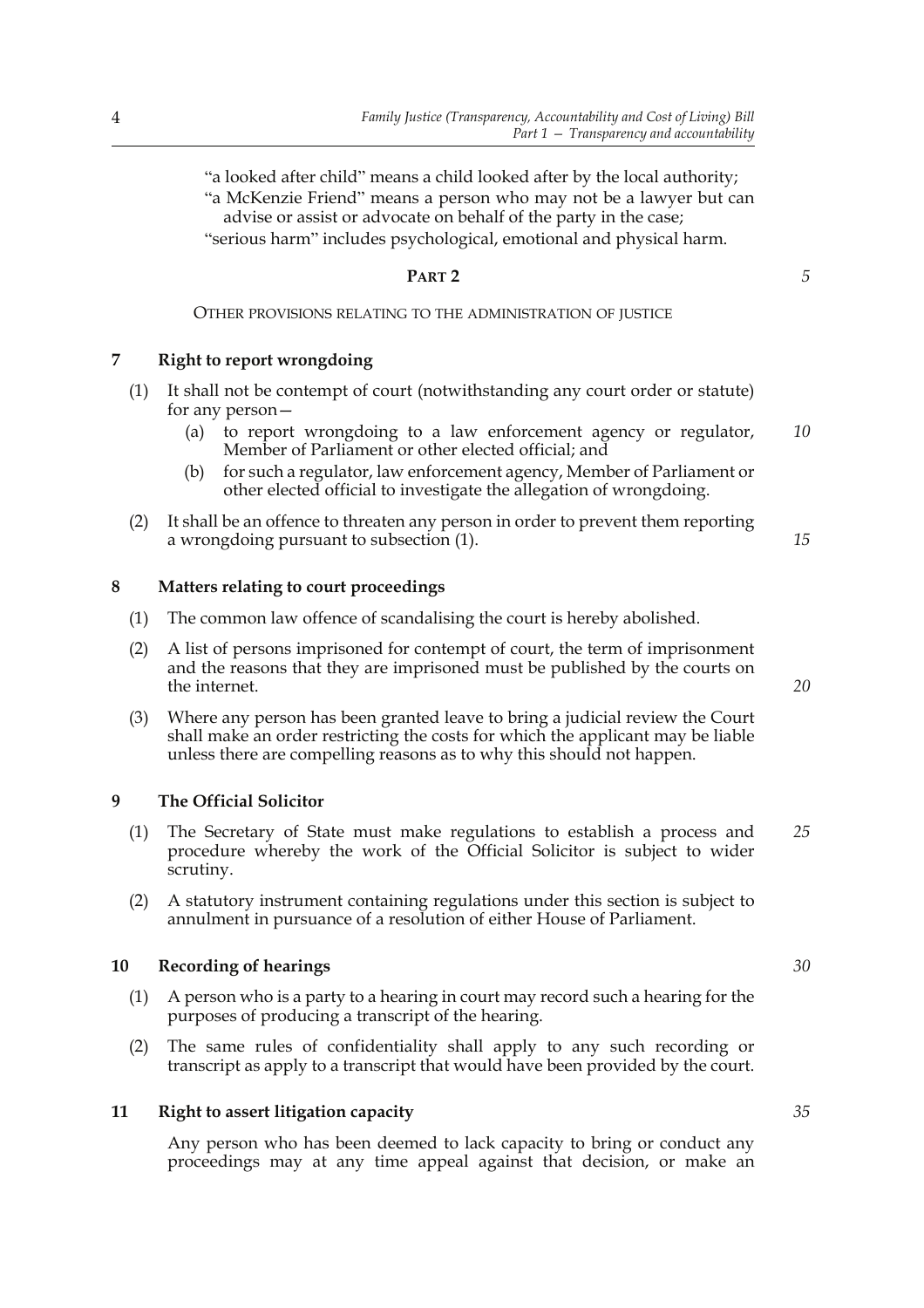application to assert capacity presently, and shall have standing to conduct the proceedings in that matter themselves and without their litigation friend.

## **12 Ambit of reasonableness in capacity**

Any person who, in the assessment of their capacity to make a decision, proposes to make a decision that is within the ambit of possible reasonable choices shall be deemed to have capacity for the purposes of that decision notwithstanding that they would otherwise be found incapacitous, unless it would on balance of probabilities cause them serious harm, whether immediately or in the future.

#### **PART 3**

#### COST OF LIVING AND MEASURES TO ACHIEVE LOWER FUEL BILLS

### **13 Strategy**

- (1) The Secretary of State must promote access to measures to achieve lower bills and more efficient use of fuels by drawing up a strategy ("the strategy") to achieve significant increases in the installation of domestic energy efficiency measures and microgeneration technologies, as specified in the Climate Change and Sustainable Energy Act 2006 but including passive flue gas technology, by 2015, 2020 and 2025. *15*
- (2) The strategy must
	- (a) include steps to ensure that all new homes comply with Level 6 of the Code for Sustainable Homes by 2016; *20*
	- (b) set out a commitment to use such regulations as he considers necessary, appropriate and cost effective by 2020 to require any replacement heating system to achieve a step change in energy efficiency or a reduction in energy costs provided that he is satisfied that it is cost effective; and available in sufficient volumes to service the likely size of the market; and can be installed and maintained by an appropriately trained and competent workforce;
	- (c) ensure that microgeneration measures have access to green deal finance and to Feed in Tariffs or Renewable Heat Incentive funding as the case may be.
- (3) Before publishing the strategy the Secretary of State must—
	- (a) consult such persons as he considers appropriate; and
	- (b) in particular consult and as far as possible reach agreement with stakeholders as to what is to be deemed as significant pursuant to subsection (1). *35*
- (4) The Secretary of State must use all reasonable endeavours to implement the strategy.

#### **14 Fuel poverty**

(1) The Secretary of State must, not later than 12 months after the passing of this Act, produce a costed road map to end fuel poverty, subject to the proviso in subsection 3, by a date to be specified in the road map. *40*

*5*

*10*

*25*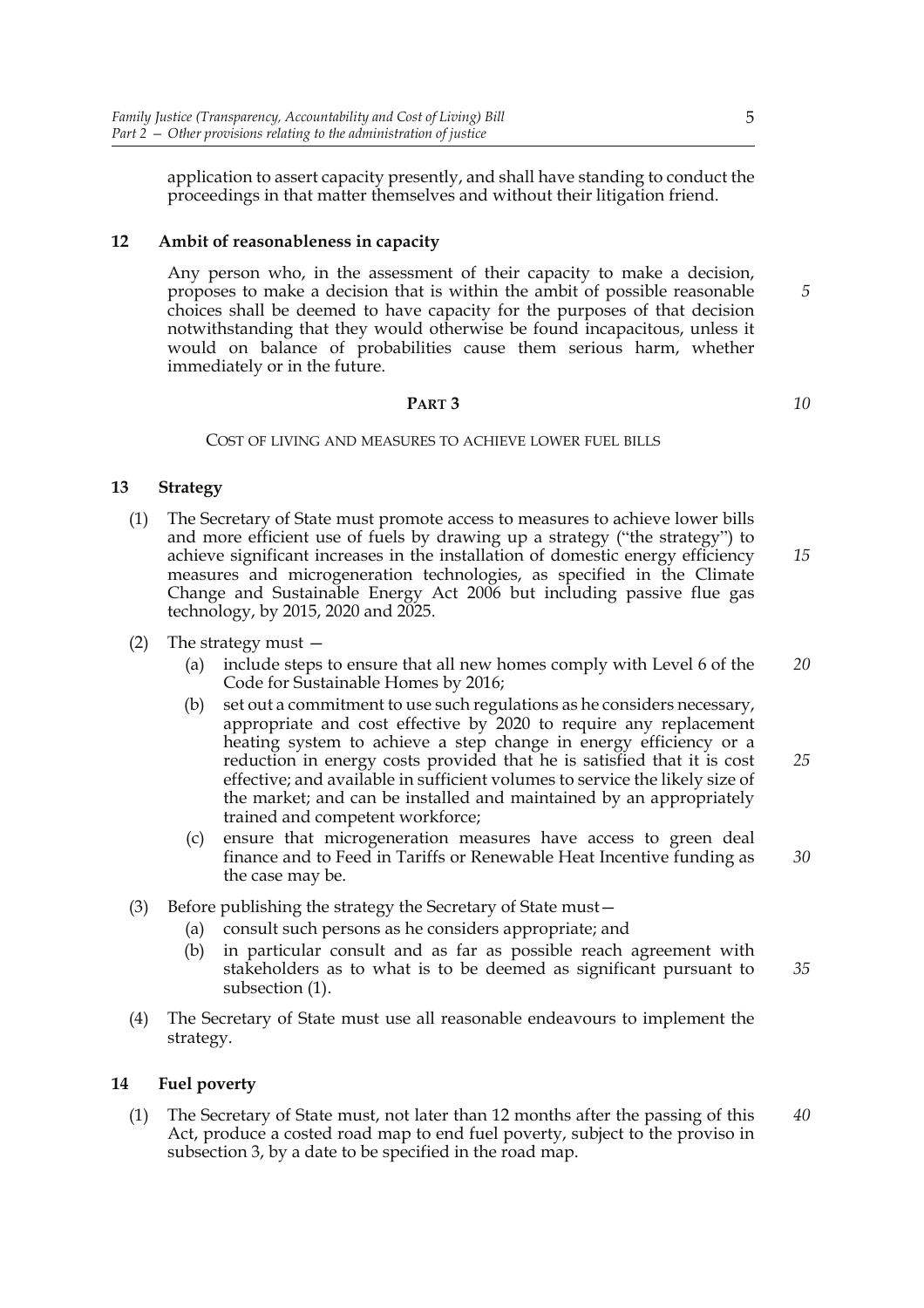*5*

- (2) The Secretary of State must ensure that the road map is subject to a decision of the House of Commons, and thereafter implement the road map.
- (3) The proviso referred to in subsection (1) is that the Secretary of State shall not be under a duty to end fuel poverty in properties where the occupiers have declined to have measures installed or that are of such a size that they cannot be properly insulated.

#### **PART 4**

#### **GENERAL**

#### **15 Short title, commencement and extent**

- (1) This Act may be cited as the Family Justice (Transparency, Accountability and Cost of Living) Act 2012. *10*
- (2) This Act comes into force at the end of the period of 6 months beginning with the day on which it is passed.
- (3) This Act extends to England and Wales only.